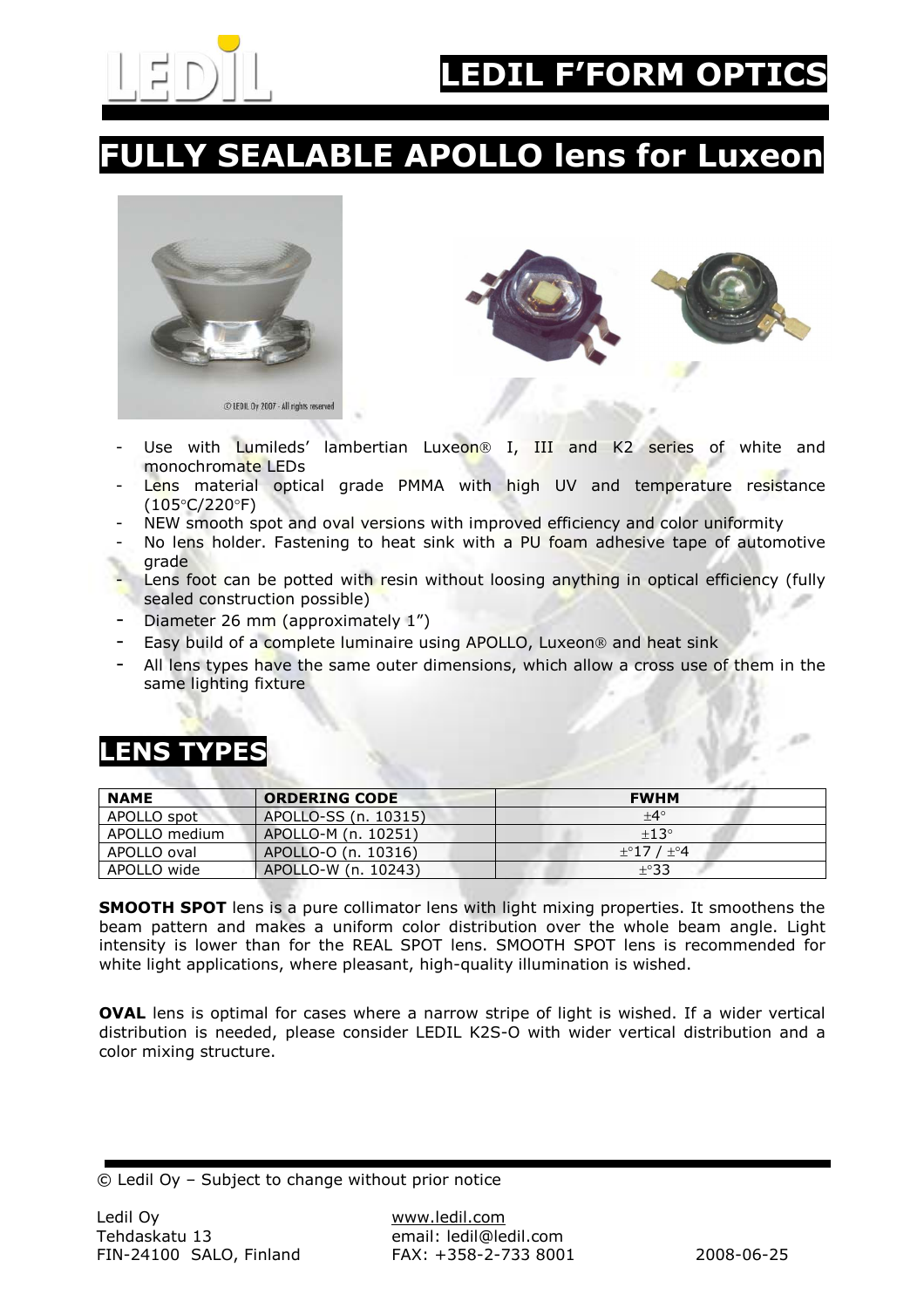

# LEDIL F'FORM OPTICS

### MEASUREMENTS

APOLLO-SS



© Ledil Oy – Subject to change without prior notice

Ledil Oy www.ledil.com FIN-24100 SALO, Finland FAX: +358-2-733 8001 2008-06-25

email: ledil@ledil.com<br>FAX: +358-2-733 8001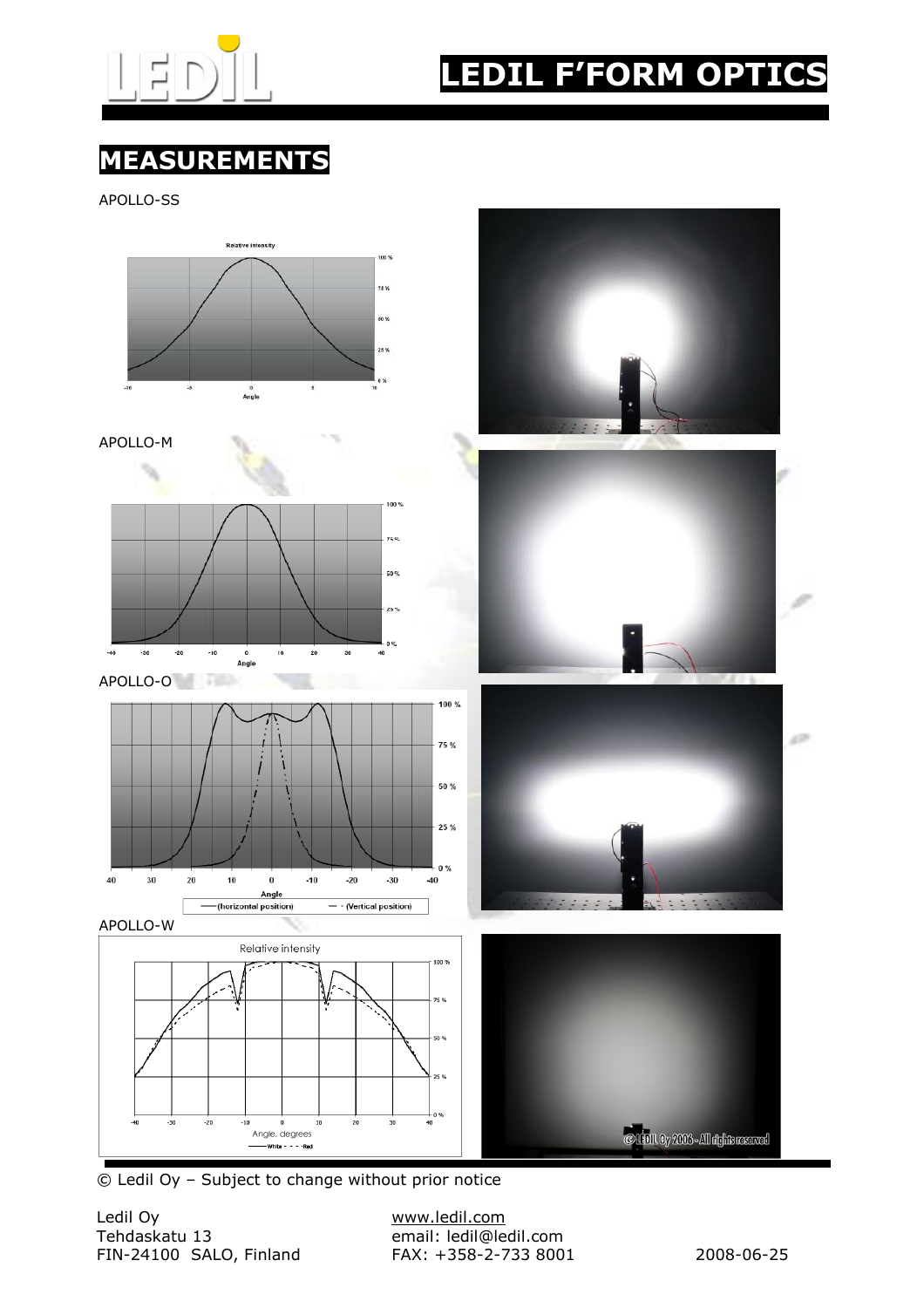

# LEDIL F'FORM OPTICS

#### PHOTOGRAPHS





© Ledil Oy – Subject to change without prior notice